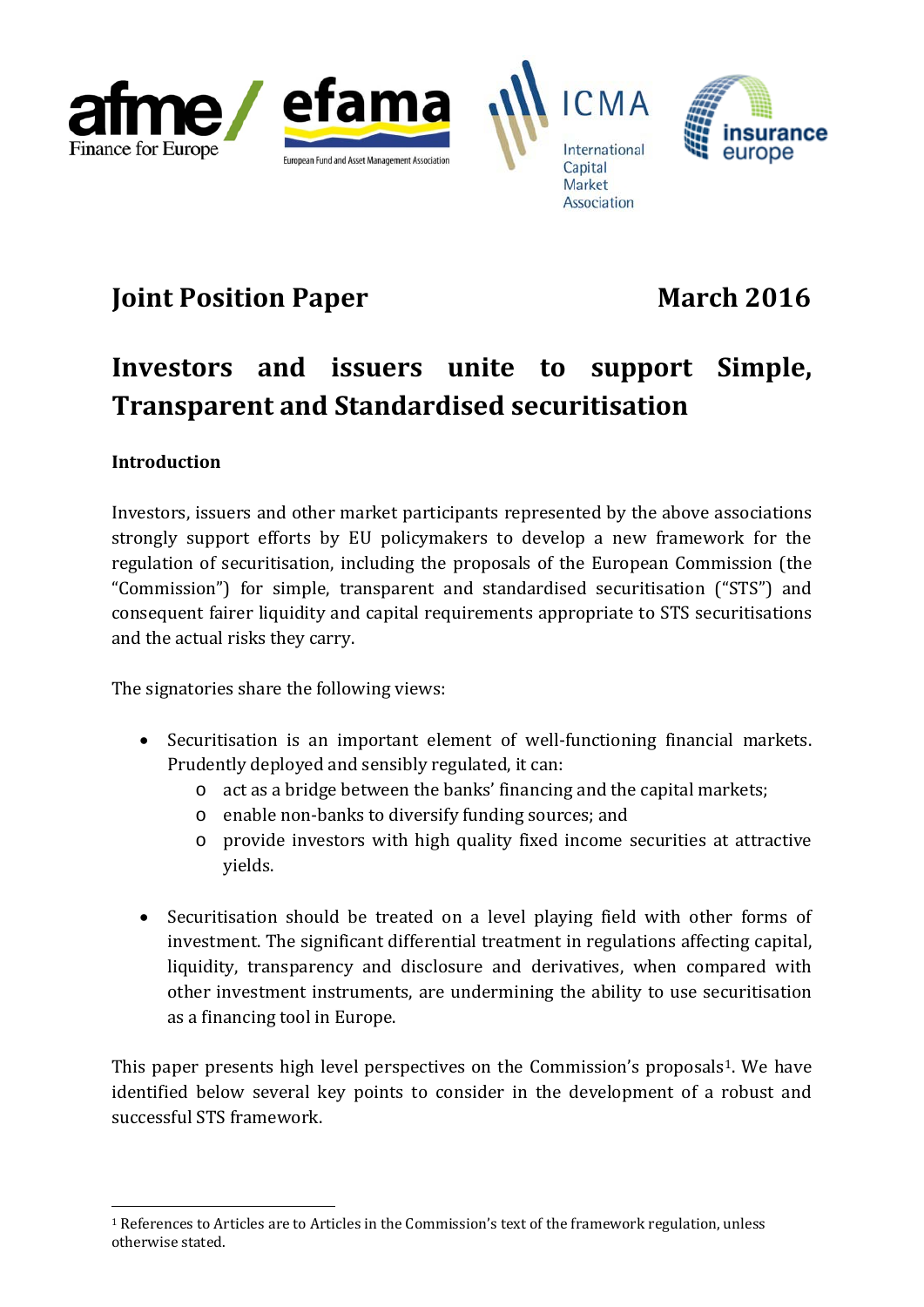# **Key points**

## *Due diligence*

- 1. Proper due diligence is a critical component of every investment decision and we note and support that Article 3 currently requires the institutional investor to perform the due diligence itself. However, practically speaking it is often the case that an institutional investor delegates the management of its investments to an asset manager (either through a segregated mandate or a fund vehicle); the asset manager will then perform the due diligence on any securitisations purchased on behalf of the institutional investor. In this instance, we argue that the institutional investor should be able to perform a general oversight of the asset manager's due diligence and not also be required to conduct the due diligence directly itself.
- 2. The proposed requirement to verify that a non-bank, non-MiFID firm originator / original lender grants all of its credits on the basis of sound and well-defined criteria is too broad and may be difficult for investors to confirm with certainty. In particular, it should be clarified that reliance can be placed by investors on information disclosed under Article 5.
- 3. In the context of carrying out the required assessment with respect to the STS status of a particular transaction, we note that the legislative proposals expressly indicate that investors may place "appropriate reliance" on STS notifications made by originators, sponsors and SSPEs. Market participants strongly support this, but it should be made clear that investors do not need independently to verify the statements of fact made by originators or sponsors in their STS notification. Additionally, when determining whether the facts disclosed by the originators or sponsors comply with the STS requirements, investors should be allowed to rely on the independent verification performed by appropriately supervised third party certification bodies. .
- 4. As currently proposed, the new requirements for STS leave investors with duplicative, costly and inefficient new mechanical compliance burdens – reducing small institutional investor participation and creating disincentives across all investor groups. We believe strongly that the best way to avoid this is for the authorities to appoint and regulate one or more independent, credible bodies to issue certifications of STS compliance under appropriate supervision.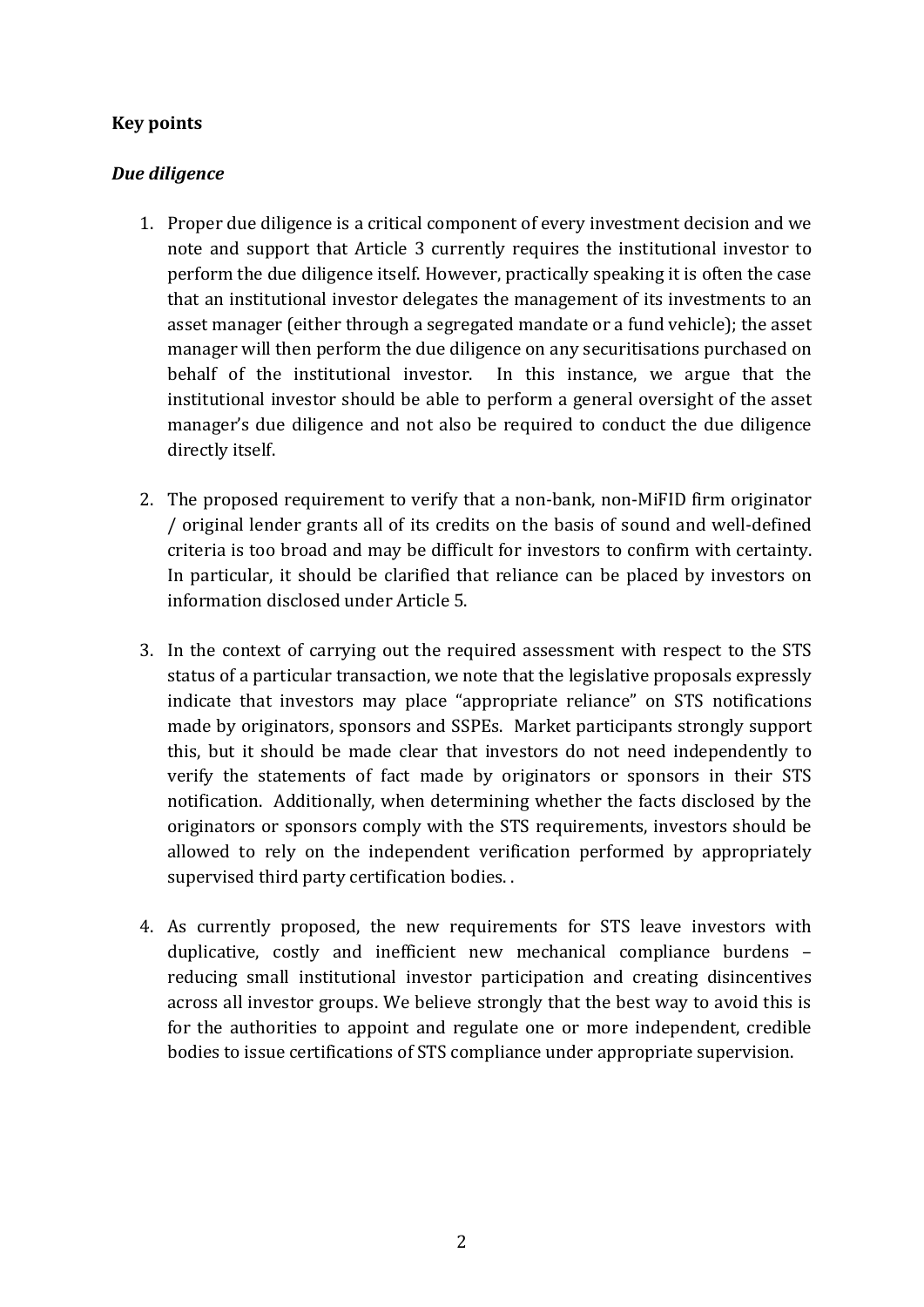## *Risk retention*

- 1. The industry supports the move to the "direct" approach, but is concerned that it should be clear that the obligation only arises for entities involved in the securitisation and in respect of entities established in the EU.
- 2. While we support the proposed form of the restriction on originators retaining where their "sole purpose" is to securitise exposures, we consider that significant issues will arise if this wording is further restricted. We also believe that the definition of "sponsor" (which is limited to credit institutions (as defined in the CRR) and EU-regulated investment firms having specified authorisations) should be made more flexible to include all EU-regulated investment firms and recognised third-country investment firms (as defined in the CRR) whether or not having the specified authorisations, as the existing regulatory limitations pre-date the retention requirements and are not relevant for the purpose of appropriate interest alignment.
- 3. As noted below we consider it to be essential that the new retention regime applies (directly and indirectly via the due diligence obligations) in respect of transactions established on or after the effective date of such regime only. See also "Grandfathering and legacy transactions" below.

#### *Disclosure*

- 1. We fully support appropriate and balanced disclosure for STS that delivers meaningful value for investors and urge that the required information is suitably tailored according to the asset class. Reference should be made to work undertaken in the context of discussions around Article 8(b) of the CRA Regulation, where appropriate, as well as to the existing ECB disclosure templates.
- 2. We recommend that STS notifications should be required to include a brief explanation of how each of the STS criteria has been complied with.
- 3. In order to enable potential institutional investors to receive sufficient information to conduct a proper due diligence, or oversee that this is correctly done by the asset manager working on their behalf, we recommend that information should be disclosed to "institutional investors" and not "holders". See also "Due diligence" above.
- 4. The amount of required information may be difficult to obtain in the precise format required by Article 5 for third-country securitisations. See also "Thirdcountry provisions" below.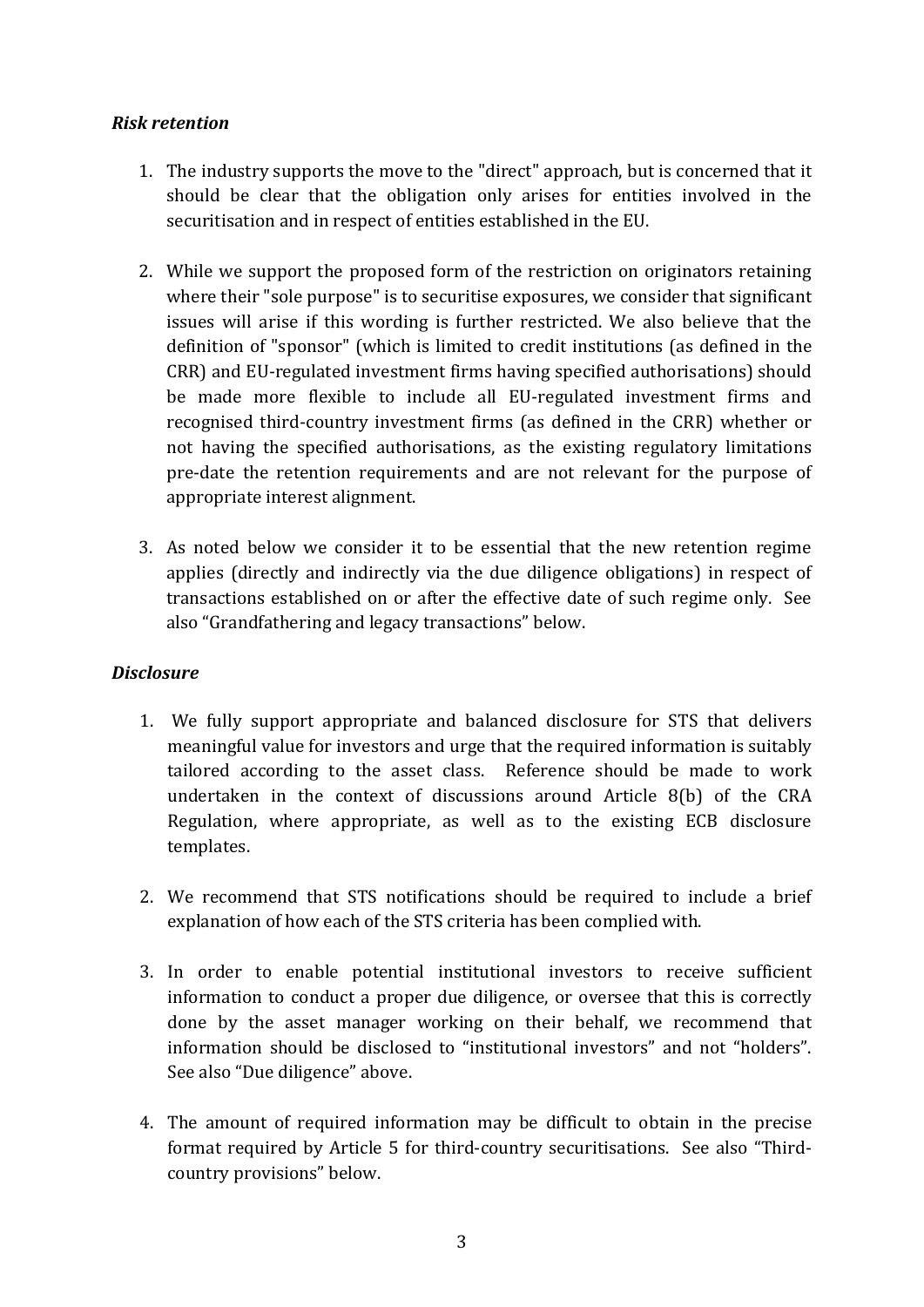5. As noted below, we consider it to be essential that the new regime applies (directly and indirectly via the due diligence obligations) in respect of transactions established on or after the effective date of such regime only. See also "Grandfathering and legacy transactions" below.

## *Compliance with the framework*

- 1. With regard to compliance with the STS framework, we fear that many of criteria, as currently described in the legislative proposal, could be subject to a degree of interpretation that is too wide, and could vary across different member states. Therefore, we strongly believe that there should be clarity, consistency, and speed in obtaining the STS designation, along with stability of the STS designation once obtained, in order for the framework to function.
- 2. We believe that for this to be achieved, the interpretation of STS criteria should be the responsibility of a single, permanent and effective regulatory body with a Europe-wide remit.

#### *ABCP*

1. We welcome the inclusion of ABCP in the proposed STS framework as it is the source of cost efficient funding for a number of key economic actors such as SMEs and the auto manufacturers; however we have concerns that the STS criteria as proposed by the Commission do not sufficiently recognise the specific structural characteristics of ABCP programmes. Consequently as currently drafted the vast majority of the ABCP transactions will not qualify as STS. This in turn will result in investors (money market funds in particular) being unable to invest in ABCP issued by a non-STS ABCP Programme. Criteria such as the maturity limits, transaction level requirements and disclosure requirements are unnecessary to establish stable and transparent ABCP programmes that fully meet the STS principles, and as proposed are extremely problematic. Further, the STS criteria for ABCP as currently drafted misunderstand the risks that an investor in ABCP is exposed to. Effectively, the rules address risks that actually fall on the bank sponsor and not the investor.

#### *Grandfathering and legacy transactions*

It is essential that the new regime on retention and disclosure applies in respect of transactions established on or after the effective date of such regime only. The "grandfathering" of existing transactions should be extended as much as possible with regard to risk retention and disclosure requirements.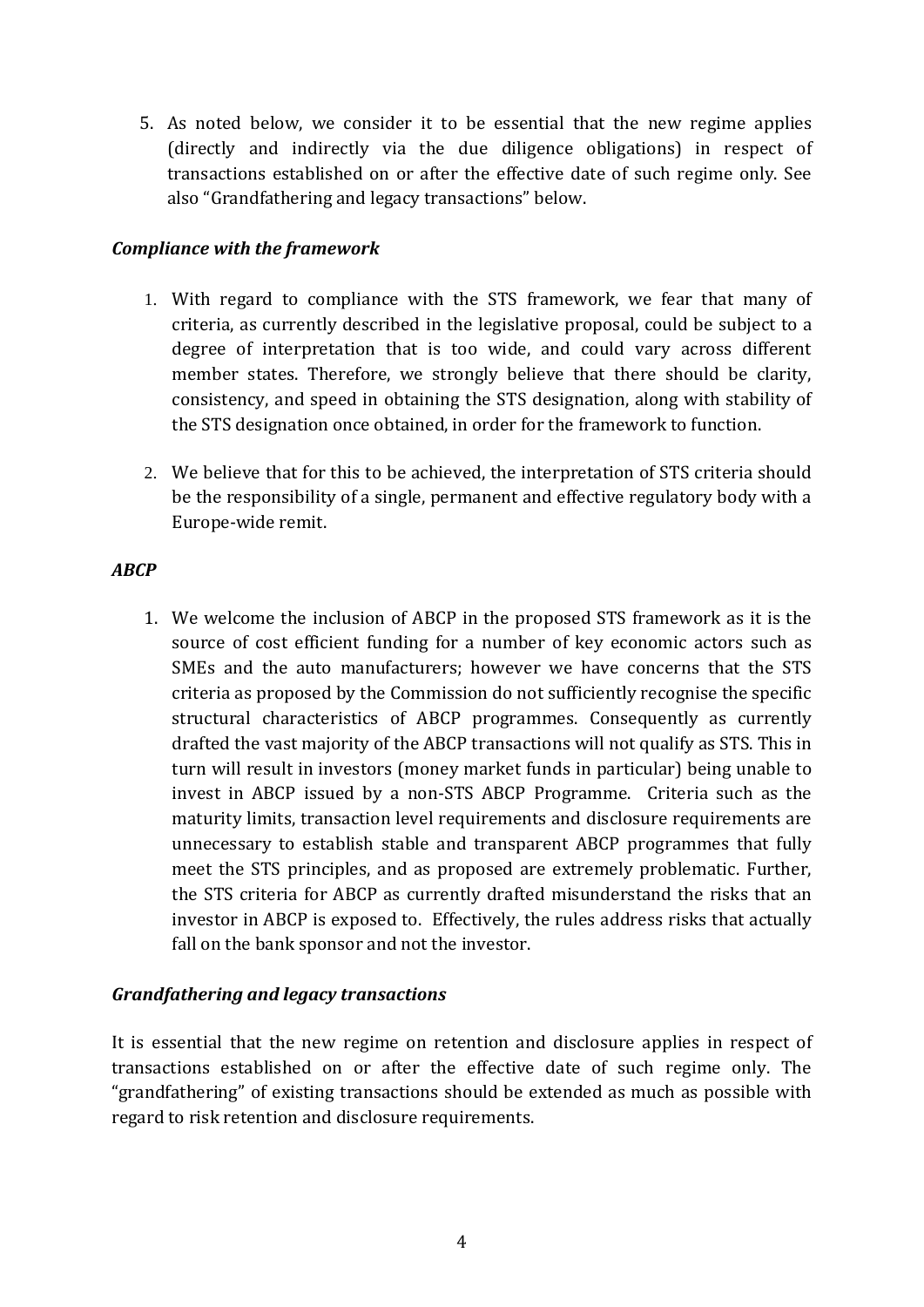- 1. Clarification is required with respect to the retention and disclosure related verifications for existing transactions to ensure that a new compliance standard is not retrospectively applied to these arrangements indirectly.
- 2. We propose that the transition period should be 12 months from the date of entry into force of the implementing legislation for the STS framework.
- 3. We would recommend that the grandfathering rules for the STS requirements should recognize the importance and quality of existing transactions by firstly carrying over the relief provided in respect of Pre-2011 Transactions when the retention rules were first introduced; and secondly providing a limited set of criteria for transactions entered into before the coming into force of the STS regulation (as was done in the Solvency II Type I securitisation criteria), so that simple and transparent securitisations can be treated as STS though they may not meet all technical requirements of the new criteria.

# *Sanctions regime*

- 1. Although we fully accept the need for a strong and deterrent sanctions regime, we believe that a strict liability standard, particularly when coupled with very severe civil and possible criminal sanctions, is inappropriate. There should be proportionality in the application of the sanctions and market participants who act in good faith should be recognised and credited for doing so. We believe that the penalties should apply only in the case of negligence or deliberate misconduct.
- 2. The STS designation should remain during the entire life of the securitised instrument, in all cases where the designation was granted in accordance with the rules and interpretations in force at the time.
- 3. Should this no longer be the case (i.e. the STS criteria are no longer fulfilled or the designation is determined to have been erroneously granted), the change in qualification of STS should immediately be communicated by the originator to the market authorities to assess the impact and possible remedies. We consider that in the situation where a securitisation transaction loses its STS qualification, investors should only be mandated to take such corrective action as is in their best interest in such circumstances and not be required to be forced sellers. We further note that a similar regime exists currently under Article 54 of the AIFMD Delegated Regulation.[2](#page-4-0)

<span id="page-4-0"></span> <sup>2</sup> http://eur-lex.europa.eu/legal-content/EN/TXT/?uri=CELEX%3A32013R0231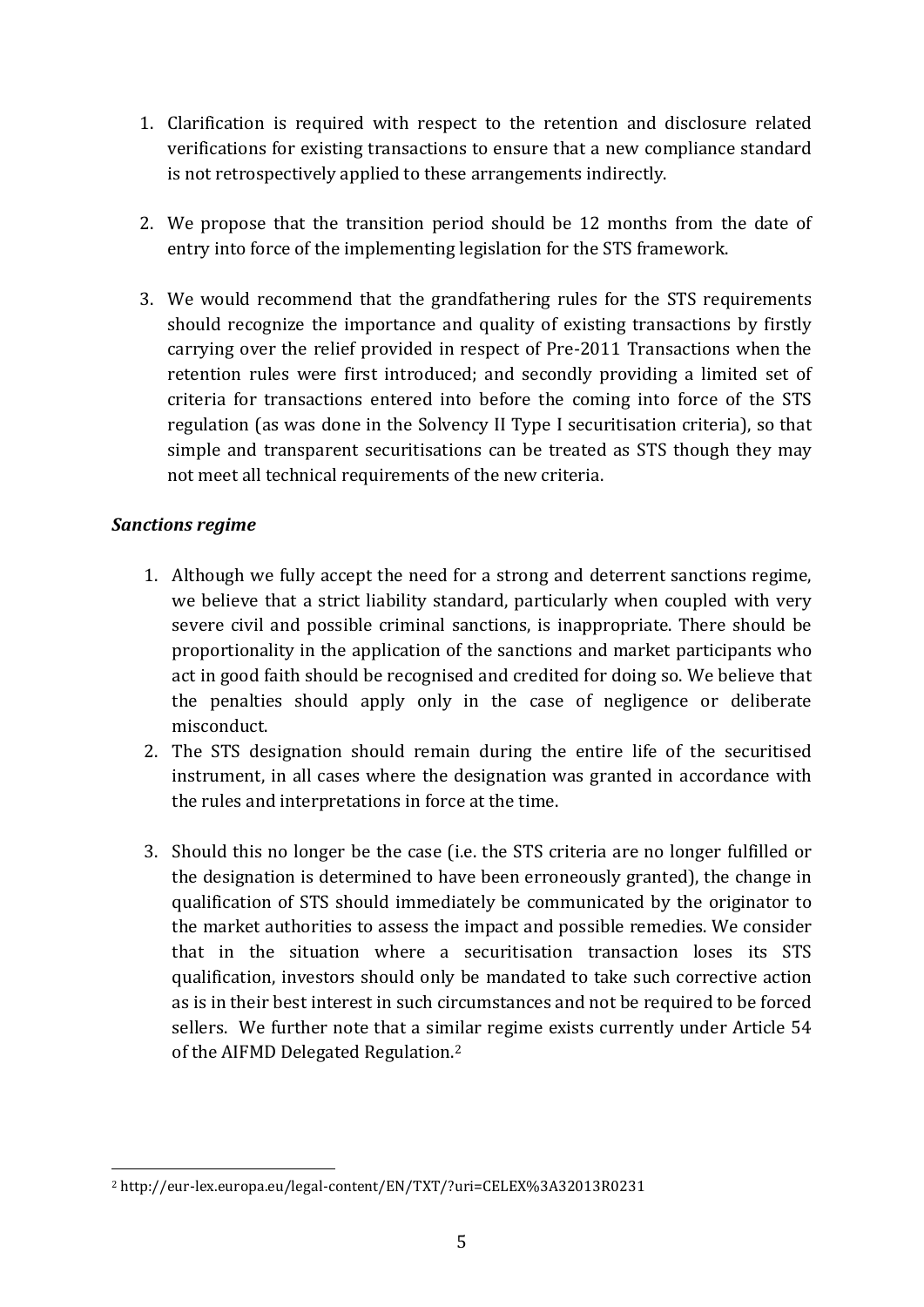4. Additionally, when a transaction loses its STS designation, appropriate mitigants need to be available in the regulations (cure periods, progressive loss of STS benefits, partial loss only for minor technical issues) to avoid investors being hit by cliff-effects and market instability.

# *Third-country provisions*

- 1. In order to maximize the potential of STS as intended by the Commission's original proposal, we encourage EU legislators to maintain an open approach to third-country securitisation. We support the inclusion of the provisions for the designation of competent authorities for entities not covered by EU legislation. We fully accept that any regime for third-county securitisation has to operate under a safe, verifiable and enforceable regulatory structure.
- 2. However, it is important that the proposals do not unintentionally restrict the range of high quality investment choices available to European savers. We consider that a requirement for all of the originator, sponsor and SSPE to be established in the EU would limit access to high quality, simple and transparent third-country securitisations for European savers. Excluding non-EU securitisation from STS recognition (and the more appropriate capital requirements) would also result in securitisation exposures with similar levels of credit risk - which could otherwise be STS-compliant - being treated differently for regulatory capital purposes.

#### *Capital for banks and insurer investors*

- 1. A fair capital treatment of securitisation positions, both for STS and non-STS and both under the CRR and Solvency II, which recognises the lessons of the crisis – both positive and negative – and the strong performance of European securitisation is crucial for the revival of the European securitisation market. The STS proposals will not be successful if the capital weightings of STS securitisations are set at the levels which are still excessive in relation to the risks they truly carry. In addition, the capital requirements in Solvency II are currently unnecessarily high and need to better reflect the actual risks that insurers are exposed to when investing in such assets, which is often default risk and not spread risk.
- 2. As a result, we strongly support urgent work on modifications to the CRR (including leverage ratio calculation) and Solvency II calibrations to much better reflect the actual and measurable risks involved in STS securitisations and create a level playing field amongst European capital market instruments of similar risk characteristics.